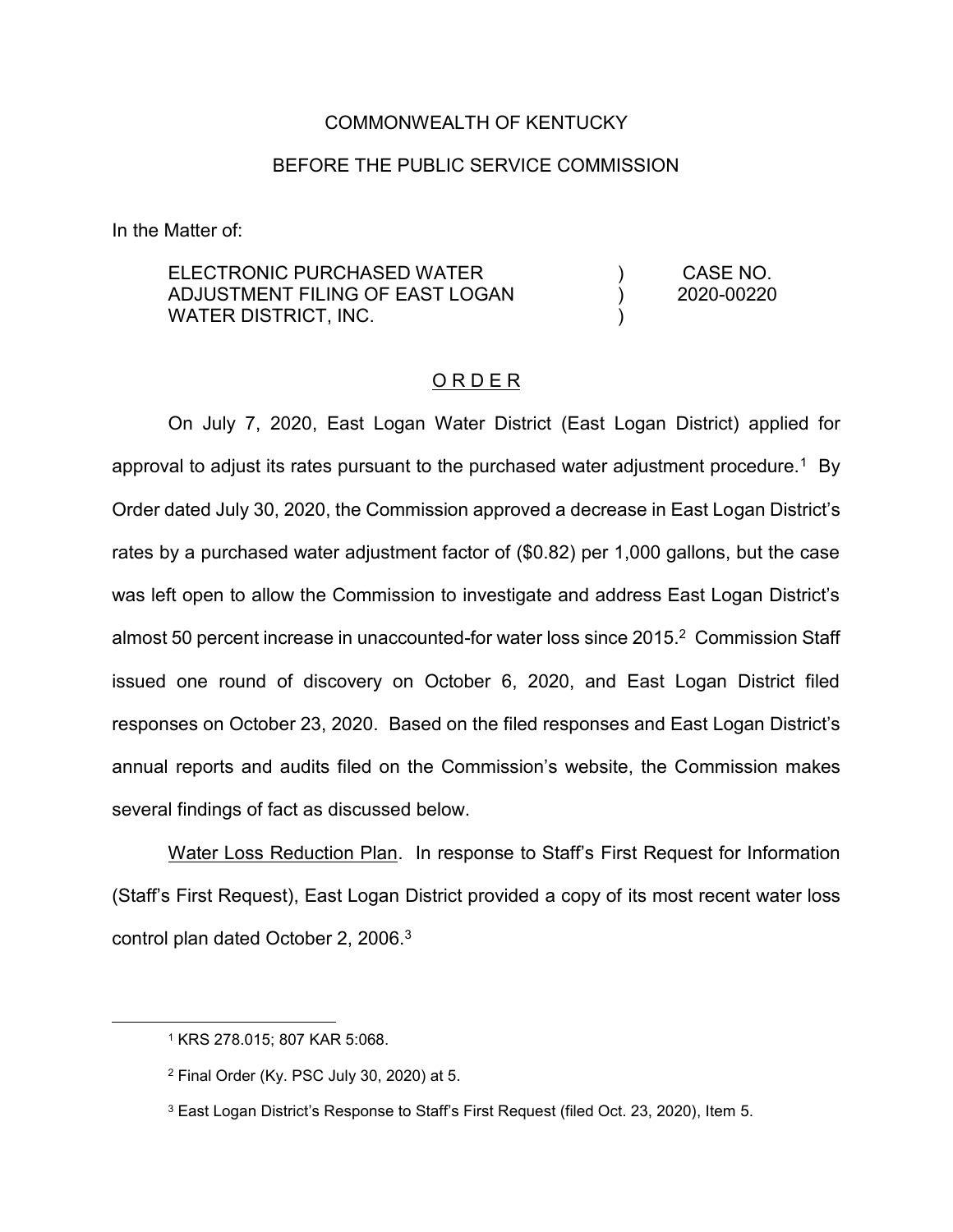In the plan, East Logan District states that it has a telemetry system that allows the monitoring and control of its tanks and pump stations. With regard to customer meters, the plan states that East Logan District is testing and replacing, in accordance with Commission regulations, all meters on an annual basis.<sup>4</sup> The reduction plan additionally states that smaller customer meters are on a written replacement rotation plan that specifies that all meters are replaced on a 10-year rotation.<sup>5</sup> The reduction plan also states that East Logan District will monitor unmetered water use such as fire department use and line flushing.<sup>6</sup>

In addition to providing the water loss control plan, East Logan District stated that it would consult with Kentucky Rural Water Association (KRWA) or obtain the assistance of an outside leak detection firm to survey large portions of their system for leaks.<sup>7</sup> The record does not reflect whether East Logan District followed through on this action. East Logan District also states that its personnel had received training to find and repair leaks within East Logan District's system prior to obtaining outside assistance from any leak detection firm.8 The Commission notes that even if East Logan District's personnel at the time the water loss control plan did receive formal training, it would have been rendered ineffective due to the high turnover of personnel since 2015. $9$ 

- <sup>5</sup> *Id.*
- <sup>6</sup> *Id.* at 3.
- <sup>7</sup> *Id.*
- <sup>8</sup> *Id*.

 <sup>4</sup> *Id*., Attachment at 2.

<sup>9</sup> Letter from East Logan Water District to Public Service Commission dated August 15, 2020, at 1.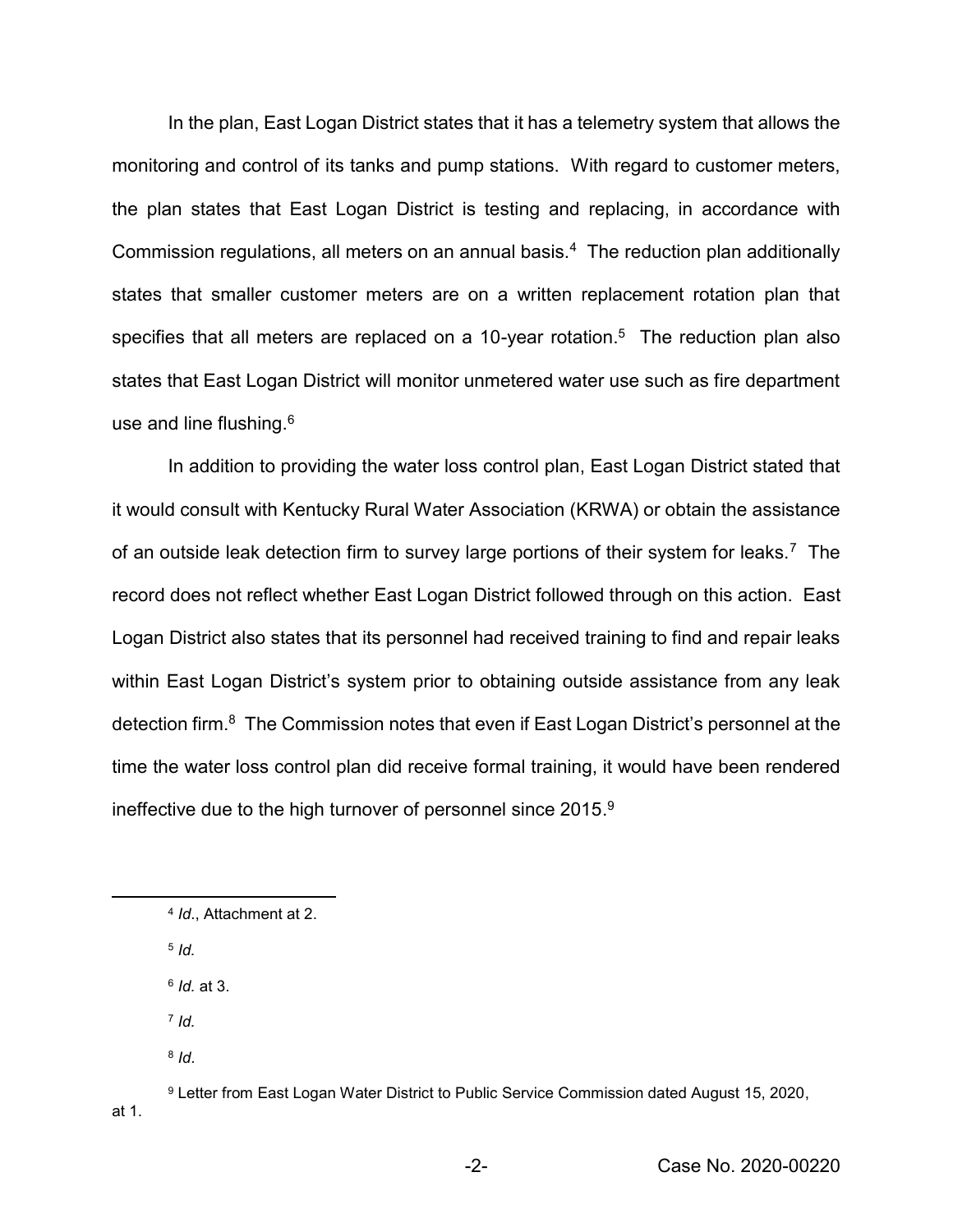**Excessive Operator Turnover.** In its letter to the Commission dated August 15, 2020, East Logan District stated that it has experienced significant issues with operator turnover since 2015.10 More specifically, East Logan District has employed five different Class II Distribution operators since 2015, of which none have overlapped with the other during that period.11 East Logan District also stated that there is currently an operator on staff that provides guidance and signs any necessary forms, but did not elaborate any further as to the duties and responsibilities of the operator or his current salary.<sup>12</sup>

Lack of Adequate Leak Detection Protocols. East Logan District does not have written procedures for how employees complete logs for flushing and estimated water loss from repairs of leaks other than forms that have been used to create water loss reports. The general manager stated that at times it could not be guaranteed everything was accounted for.<sup>13</sup> Additionally, East Logan District does not have any employees dedicated to leak detection. East Logan District stated that it has requested KRWA provide it with training on the use of flow meters in leak detection, but as of the date of the responses to Staff's First Request, this had not yet occurred.14

No Policy Regarding Water Theft. East Logan District currently has no written policy regarding water theft, but rather stated that when theft is suspected, East Logan

10 *Id.*

- $12$  *Id*.
- <sup>13</sup> *Id*.

<sup>11</sup> East Logan District's Response to Staff's First Request (filed Oct. 23, 2020), Item 2.

<sup>14</sup> *Id*., Item 3.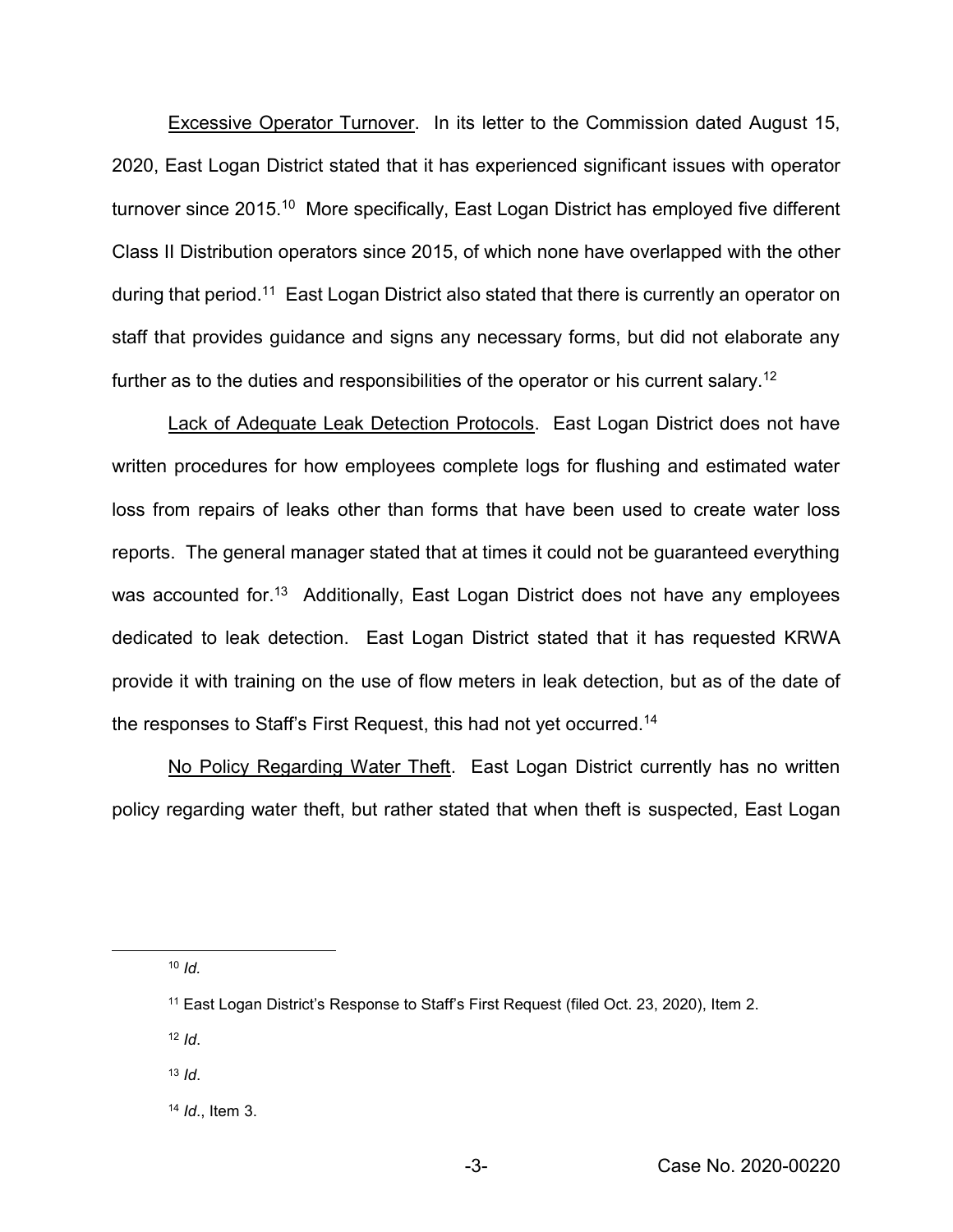District contacts the police to report the incident, and then works in tandem with the police to investigate.<sup>15</sup>

Capital Improvement Plan. East Logan District does not have a written annual or long term capital improvement plan.<sup>16</sup> The Commission is concerned that with the high turnover of East Logan District's employees, combined with the lack of any written plans to perform retirements and replacements, East Logan District could lead itself to financial problems in the future. An examination of East Logan District's current financial situation was performed by Staff based on annual reports and audits and determined that East Logan District is currently on sound financial footing, but its high water loss and the apparent lack of future plans to rectify the situation greatly concerns the Commission. From the information provided in the responses, East Logan District appears to be operating on a reactive basis, rather than a proactive approach, which is further evidenced by the trend in water loss over the last five years.

Having reviewed the record and being otherwise sufficiently advised, the Commission finds that:

1. East Logan District's water loss control plan is outdated and should be updated.

2. East Logan District does not have adequate written leak detection protocols or enough staff to implement them properly and should be required at a minimum to update its leak detection policy to current industry standards.

 <sup>15</sup> *Id*., Item 15.

<sup>16</sup> *Id.*, Item 7.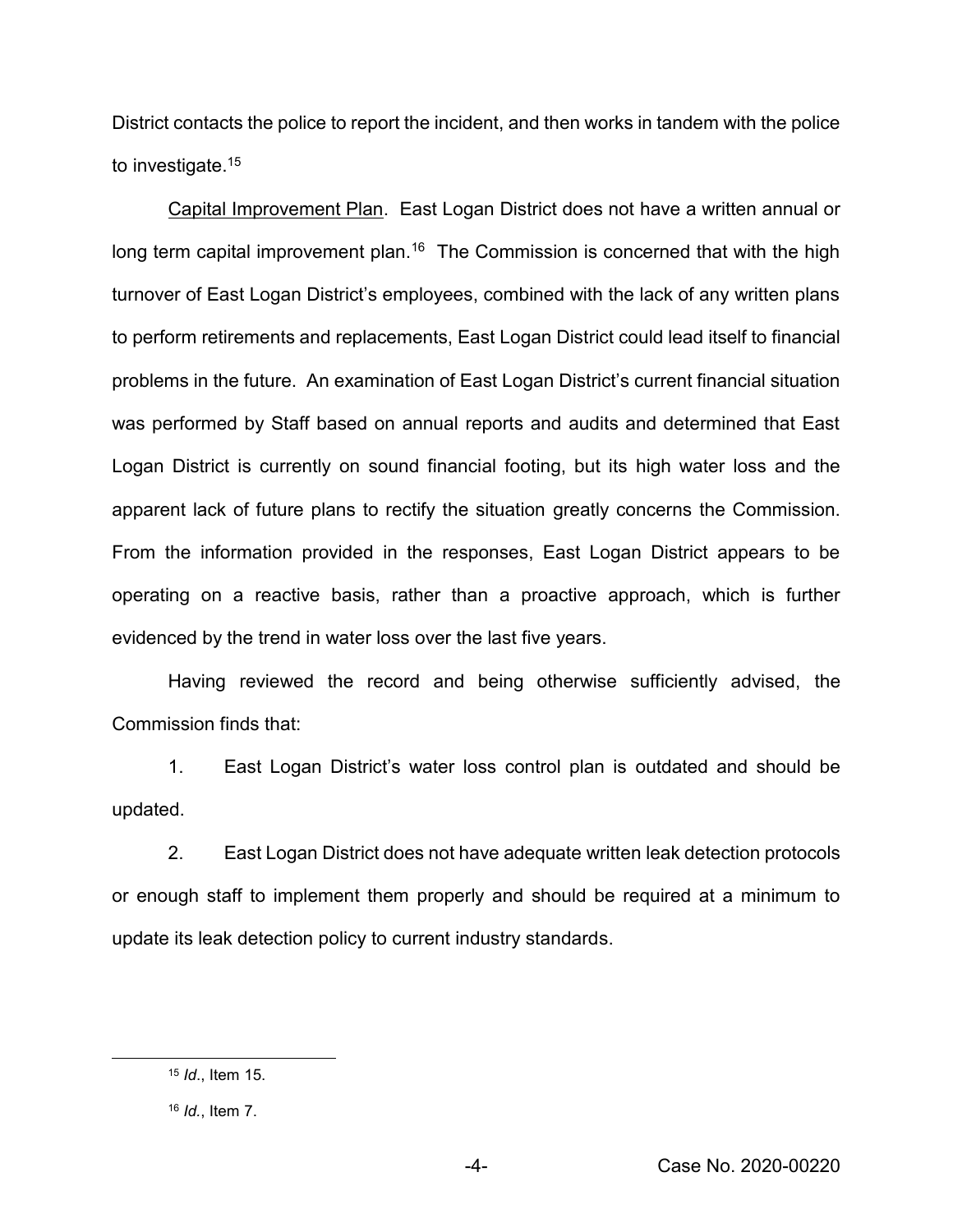3. East Logan District has no policy regarding water theft and should be required to create a policy.

4. East Logan District has no capital improvement plan and should be required to create such a plan within a reasonable period.

5. As a result of Staff discovery a new proceeding to investigate East Logan District's operational and financial status should be opened.

IT IS THEREFORE ORDERED that:

1. A new proceeding investigating East Logan District's operational and financial status will be opened and will be assigned Case No. 2021-00063, *Electronic Investigation into East Logan District, Inc. Water Loss*.

2. This case is closed and removed from the Commission's docket.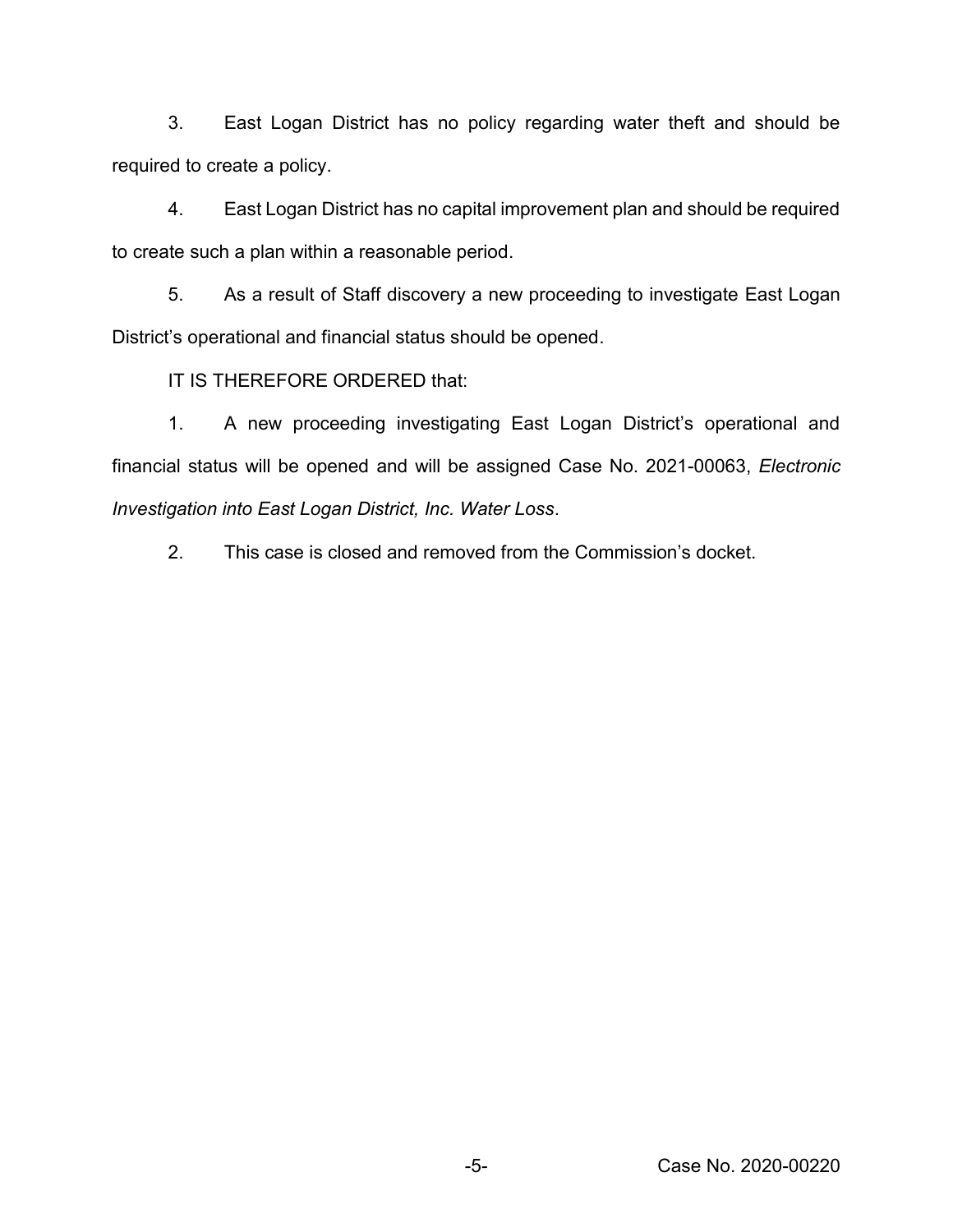By the Commission



ATTEST:

2 Bidwell

Executive Director

Case No. 2020-00220